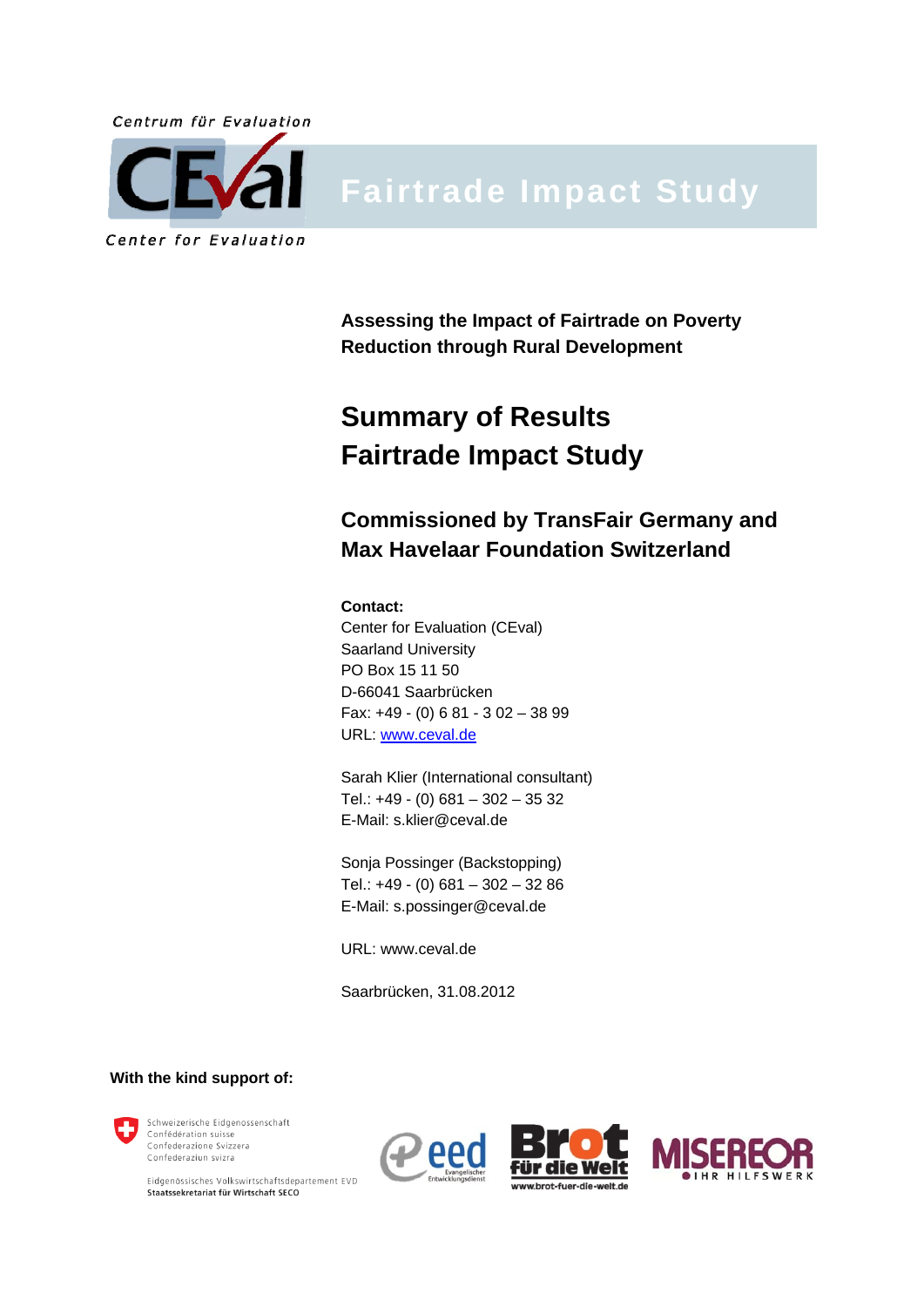## **Study Design & Methodology**

This report summarizes the most significant findings of a study undertaken by CEval on the impact of Fairtrade<sup>1</sup> on poverty reduction through rural development. The study was carried out between June 2011 and June 2012 and encompasses case studies of six different producer organisations in the following product categories and countries: flowers (Kenya), cocoa (Ghana), coffee (Peru), bananas (Peru), tea (India) and cotton (India). The concerned organizations are small producer organizations in the cases of cocoa, coffee and bananas, hired labour set-ups in the cases of flowers and tea and a contract production set-up in the case of cotton. The following hypothesis was tested:

*"The presence of representative Fairtrade-certified cooperatives or plantations/farms within a given area have a positive impact not only on and within the Fairtrade Producer Organization, but also on rural development of their surroundings/geographical environment, i.e. to increase involvement and participation of residents in rural development activities and to improve the social, economic and environmental conditions in rural areas, typically the home region of members / workers of Fairtrade-PO."* 

The study followed the CEval Evaluation approach, which is founded on different models of organisation theory, and which understands social change as a transfer process that occurs essentially via organisations. In line with this research approach, the Fairtrade certified producer organisations were placed at the centre of the evaluation.

During the field work for the study, both quantitative and qualitative data were collected in relation to the socio-economic situation of farmers/workers and small-scale farmers, the social structure of communities, the organisation of rural zones, local and national development, and the management of natural resources. A total of more than 100 indicators were defined, which together create an overall picture of rural development. This work was further enhanced by 12 explorative interviews with local and international experts. The local gathering of information was carried out by a team consisting of the CEval consultant, one local expert for each study, and over 60 interviewers in total. The following methods were employed in the process:

- 128 guideline-based interviews
- 32 group discussions

1

- 11 participating observations
- 3750 standardised interviews

In order to be able to ascribe clear causal effects, impact studies must provide a comparison that answers the question "What would have happened if there had been no intervention?" The Fairtrade Impact Study therefore aimed to collect data on how the situation would have been without Fairtrade so as to compare this with the data collected on the actual situation with the presence of Fairtrade. In this way, conclusions can be reached regarding the changes (impact) that Fairtrade has brought about.

 $1$  The term "Fairtrade" applies specifically to the certification of producer organisations in accordance with the standards of Fairtrade International (FLO).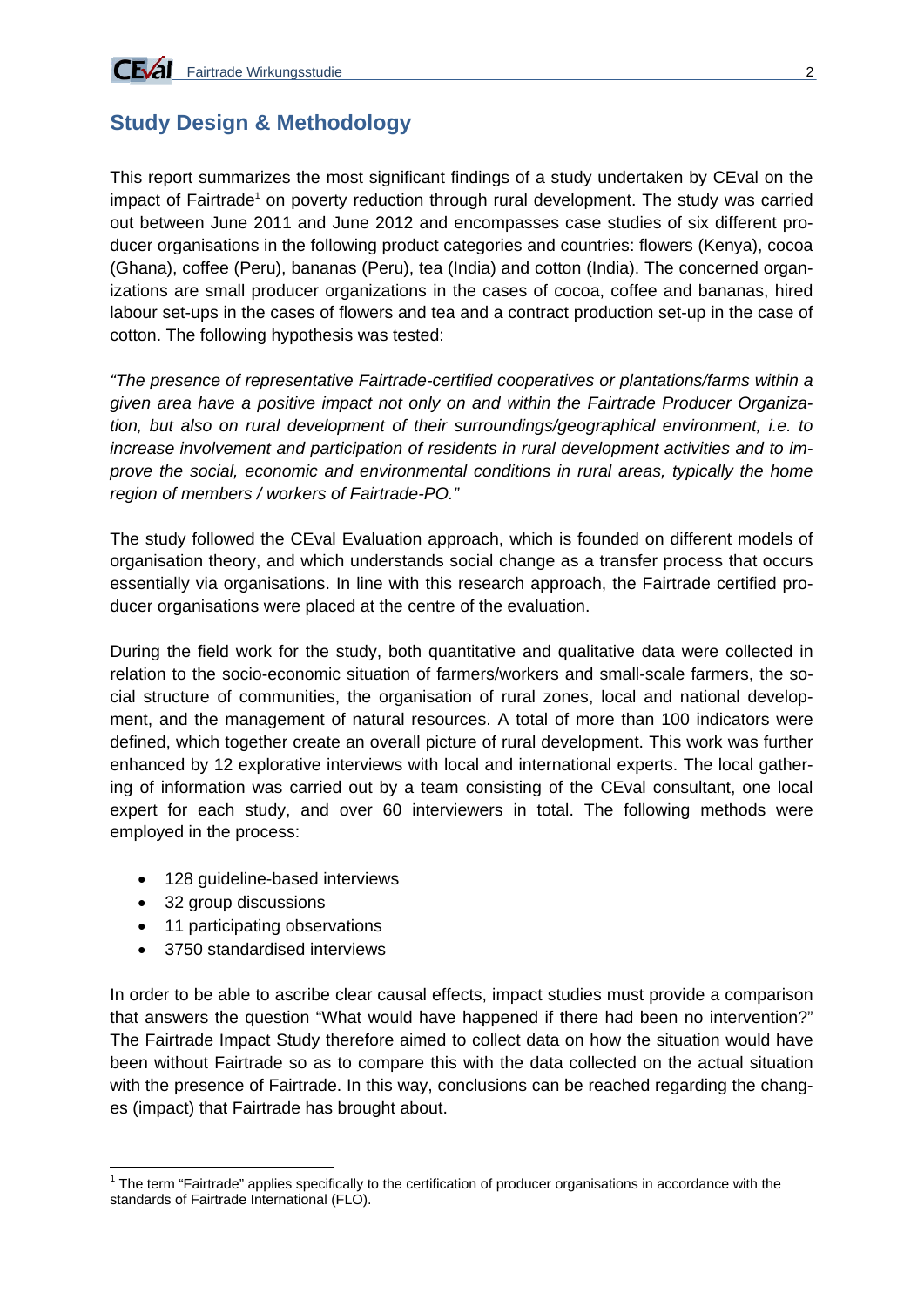

In order to achieve a methodologically sound comparison, there are various methods (research designs), most of which revolve primarily around given circumstances such as available data, financial and temporal constraints. In the Fairtrade Impact Study, a comparison was made between two groups: the target group and a comparison group. The target group consisted of producer organisations that had already been Fairtrade certified for many years, and the surrounding villages; the comparison group, on the other hand, consisted of producer organisations that had only been Fairtrade certified for a short time, along with their surrounding villages. The organisations studied were selected against a number of pre-defined criteria. In order to compare the situation prior to Fairtrade certification with the current situation, retrospective questions were included in the data collection, supported by relevant secondary data analysis.

A methodological challenge of the study was to identify non-Fairtrade certified producer organizations for the comparison groups, since often all the producer organisations in the region were Fairtrade certified, or, especially in the case of plantations, organisations were unwilling to make their data available or to provide access to their operation. For these reasons, in most cases a comparison was made between an organisation with longstanding Fairtrade certification and an organisation that had only recently received Fairtrade certification as opposed to an organisation that was not Fairtrade certified, which had been the initial design. A further challenge lay in the fact that no "baseline data" were available for the organisations and regions being studied – in other words, there were no data from the period prior to Fairtrade certification. Such data exist for only a few projects, which is why usually retrospective questions have to suffice, this study being no exception. In addition, relevant secondary data for each region were also evaluated.

All in all the study was highly complex, due to the breadth of the subject matter being researched and the elaborate research design. However, the methodologically sound implementation of the research allows clear conclusions to be drawn as to the impact of Fairtrade on rural development.

#### **Main Results**

As far as the **socio-economic situation** of small-scale farmers and workers is concerned, the study revealed that, in all the regions researched, small-scale farmers benefitting from Fairtrade enjoy slightly higher and more stable incomes than producers in the respective comparison groups. This was particularly apparent in the coffee case study, in which it was reported that only members of Fairtrade certified cooperatives could survive on an income derived solely from coffee growing in years where global market prices were lower. With the exception of cocoa, productivity in the target group was also higher than that of the comparison group. Nevertheless, the cocoa growers involved in the Fairtrade system had a higher income than those in the comparison group. This leads to the households in question being able to save more easily, and eventually also being able to invest more, which the study was able to prove quantitatively. Moreover, it was found that in spite of the attractive Fairtrade market for their products, households did not reduce or neglect cultivation of food crops for their own consumption.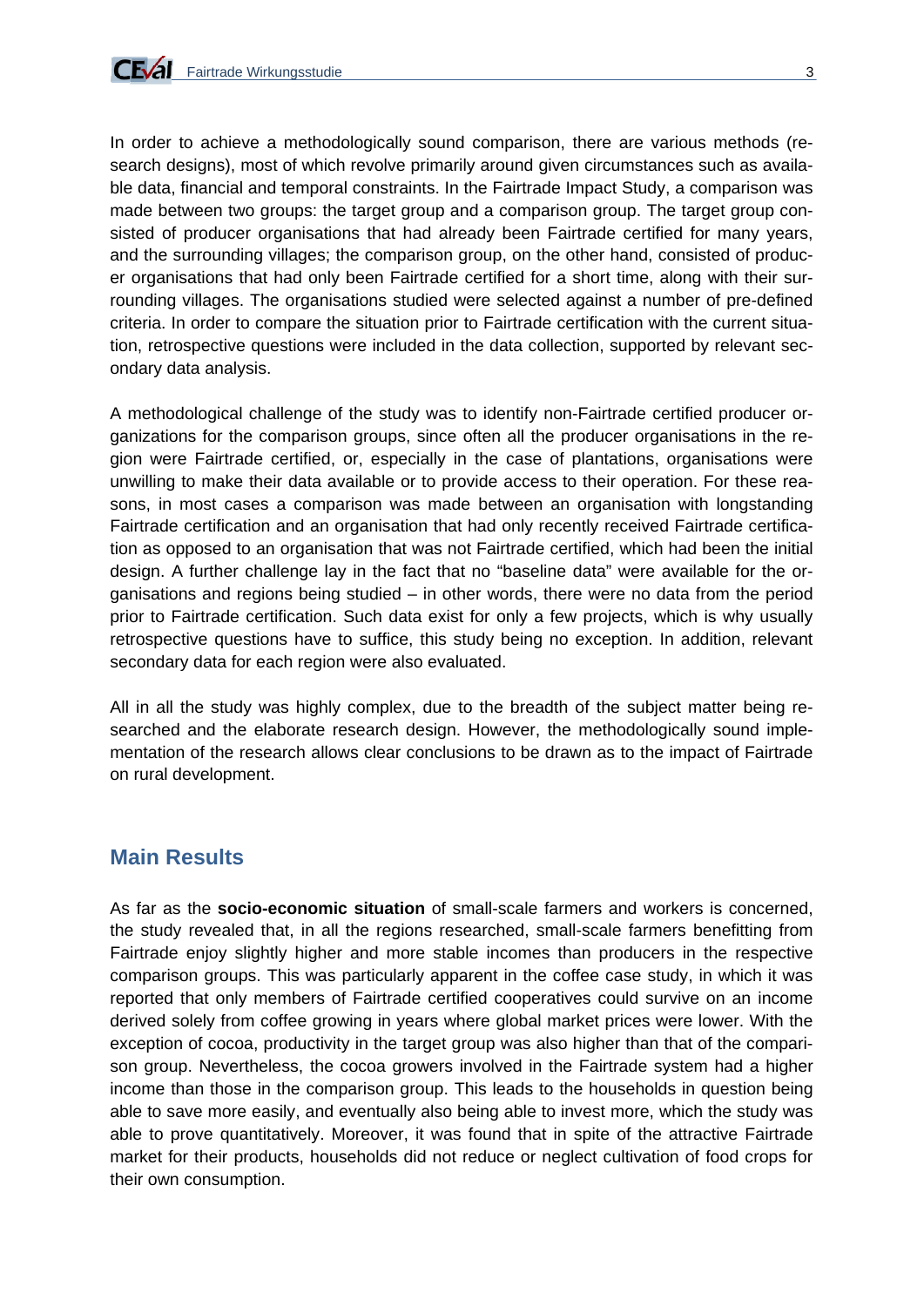

With regard to the working conditions on plantations, the study showed that, in the case of the flower plantation, conditions were significantly better than on non-Fairtrade certified farms in Kenya's flower sector. Particularly in the area of workers' health and safety, the conditions on Fairtrade certified flower plantations are exemplary. Moreover, in this case study virtually all workers also have a permanent, written contract. In addition, a micro-credit system is in place on the Fairtrade certified plantation, which is highly valued by staff. All these factors cause the flower plantation to be perceived as a very attractive employer. In the tea case study such improvements to conditions were not observed, mainly because the company concerned is strongly bound to comprehensive national or sector-specific regulations that, to a large extent, dictate the terms of employment, as well as the production and trade of tea in the region. Moreover, the company in this case study is working towards equal treatment of all workers on all its tea plantations, which means that the workforce of an individual plantation does not have the freedom to decide democratically on the premium sum that they are entitled to according to Fairtrade standards. Instead a centralised representative body of workers decides on the use of the Fairtrade Premium of all the plantations combined.

Furthermore, it became clear that Fairtrade leads to an increase in the number of education and training programmes in producer organisations. In the case of small-scale farmers these are mainly centred on agricultural topics, market knowledge, topics relating to the strengthening of organisational structures, and general transfer of knowledge about Fairtrade. The latter (knowledge about Fairtrade) is extremely variable amongst small-scale farmers. For example, in the case of the cocoa cooperative in the study, individual farmers were not aware that they were members of a certified cooperative. With the plantations in the study, training focused particularly on the areas of work safety, labour relations and, again, the general transfer of knowledge about Fairtrade, which was also limited in the case of the tea plantation. Additionally, there were special training events for members of the Joint Body<sup>2</sup>, as well as general training and development opportunities, for example in IT (seen in the case of the flower plantation). The difficulty with these training and development programmes is the literacy rate, which is often very low. This became clear in the cocoa case study, among others. In two cases (coffee and bananas) the cooperatives in the target group organised literacy programmes for their members for this reason.

With regard to **social structures**, education, health and gender were looked at on a regional level. It was generally ascertained that, in the cases studied, the Fairtrade Premium income is often used for projects in the communities, thus benefitting the wider population and having an impact that extends beyond the members and workers of the certified organisations. This applies in particular to education, where both direct support of educational institutions (in the cases of flowers, tea and bananas) as well as indirect impacts (coffee case study) were identified. Such indirect impacts include, for example, improved accessibility of schools for pupils, and the more easily accessible villages becoming more attractive to teaching staff as a result of investment in roads by the Fairtrade certified cooperative. The flower plantation case study provided a very good example of the direct support of schools, with the excellent cooperation between the Joint Body and the local educational institutions being particularly worthy of note.

 2 A committee consisting of workers and management, responsible for the use of the Fairtrade Premium on plantations.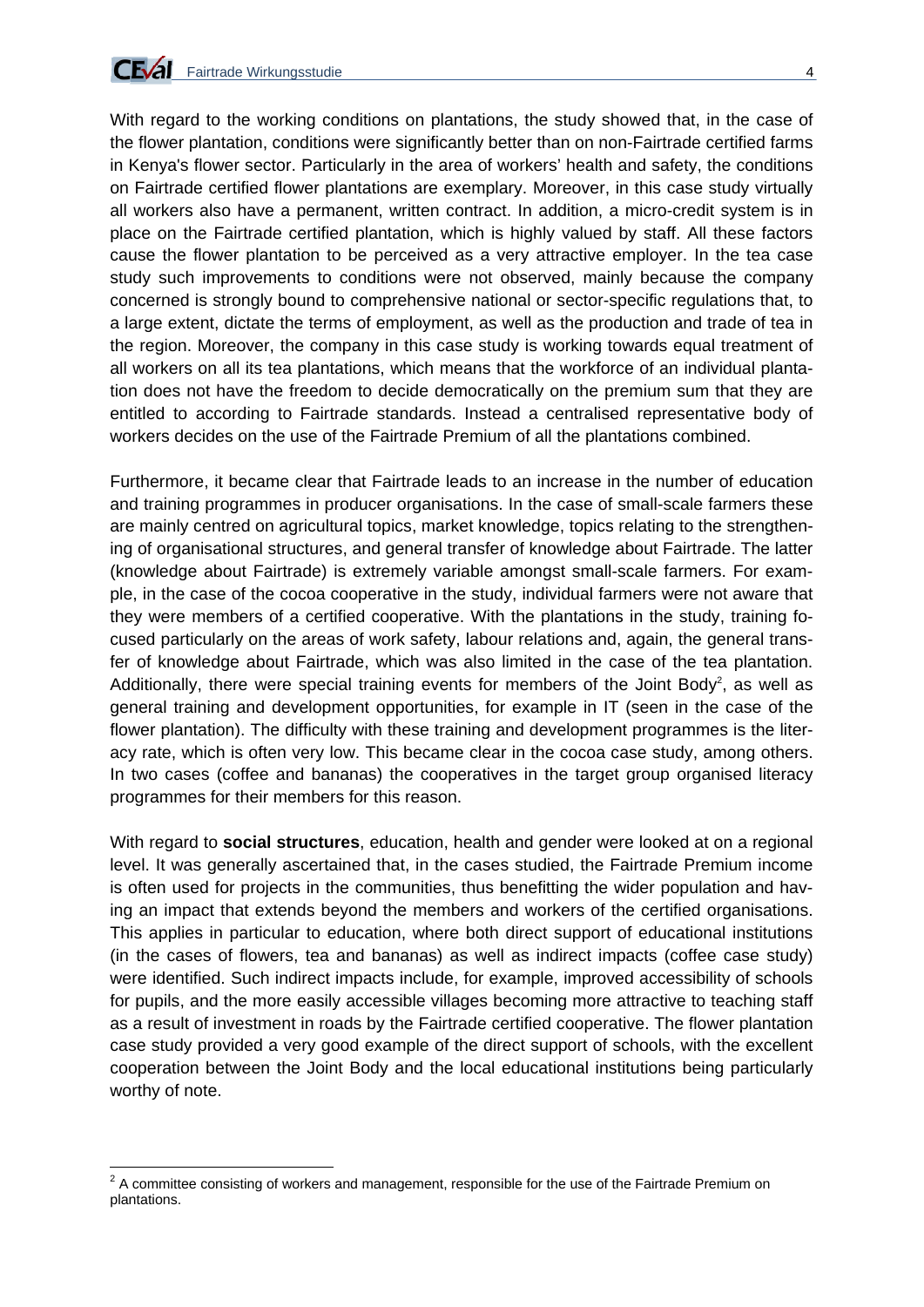

Another, very specific point in relation to school education is that the children of small-scale farmers often have to work in the fields to help their parents. This work, which in principle is unproblematic and in many situations unavoidable, is not always reconcilable with attending school, particularly at harvest time, and can therefore give rise to conflict with the requirements of Fairtrade, as well as those of the International Labour Organisation (ILO). These state clearly that such work in the fields must not interfere with school attendance. Such school absences during harvest time were identified in the cases of cocoa and cotton, but not in the banana and coffee cases. That said, it was not possible to further determine the extent to which the target groups or the comparison groups were affected. In order to combat this widespread problem, the cocoa cooperative in the study had started an awareness-raising programme for its members, funded by the Fairtrade Premium income. There was, however, no such programme in the case of cotton.

On the health front, it was ascertained that the flower plantation in the study was genuinely fulfilling Fairtrade regulations in relation to health and safety for its workers, through regular monitoring of Fairtrade standards. However, the extent to which the Fairtrade certified flower plantations are thereby setting an industry-wide standard could not be conclusively clarified. The workers on the tea plantation in the study, on the other hand, described that there was no operational ambulance available in case of a medical emergency. With regard to the small-scale farmer organisations in the study, it was possible to identify primarily indirect impacts: the aforementioned positive impact of road-building projects on the education situation (seen in the case of coffee) also applied to healthcare. A further point (seen in the case of bananas) is that farmers who are organised into cooperatives often have better access to health insurance, which is encouraged in the Fairtrade cooperative model.

With regard to gender issues, it should be noted that successfully functioning gender committees are in place in the banana and coffee cooperatives in the study. Whilst the committees were able to strengthen the role of women, they nevertheless had little influence on the general, traditional concept of the respective roles of men and women in the region (Peru). Similar results are apparent in cocoa and cotton cases, where the additional problem exists that women often do not own the land that they cultivate, as they are traditionally not able to inherit land. A further obstacle to increased equality of opportunity is the general attitude to girls attending school, which is often regarded negatively, particularly from secondary level upwards because of fears of unwanted pregnancies. In spite of these difficulties, the established gender committees should still be regarded as important institutions within their producer organisations. The same goes for the respective committee in the flower plantation in the study, which ensures that the rights of female workers are respected and upheld. A similar provision was unfortunately not present in the tea plantation studied, but is strongly advised.

A further, if not the key aspect of the impact of Fairtrade, is the **organisation of rural zones**. This is where the process, unique to Fairtrade, of how the Fairtrade Premium income is managed and used, plays a crucial role. Thanks to Fairtrade, small-scale farmers and workers have the opportunity to be directly involved in the planning and implementation of development projects in their communities and regions. This means that the local population is ultimately also involved in these projects. In this way, the prevailing balance of power can also be altered, as observed in the case of cotton in India, where the allocation of roles is made according to the skills of each person, and not according to their caste. Particularly in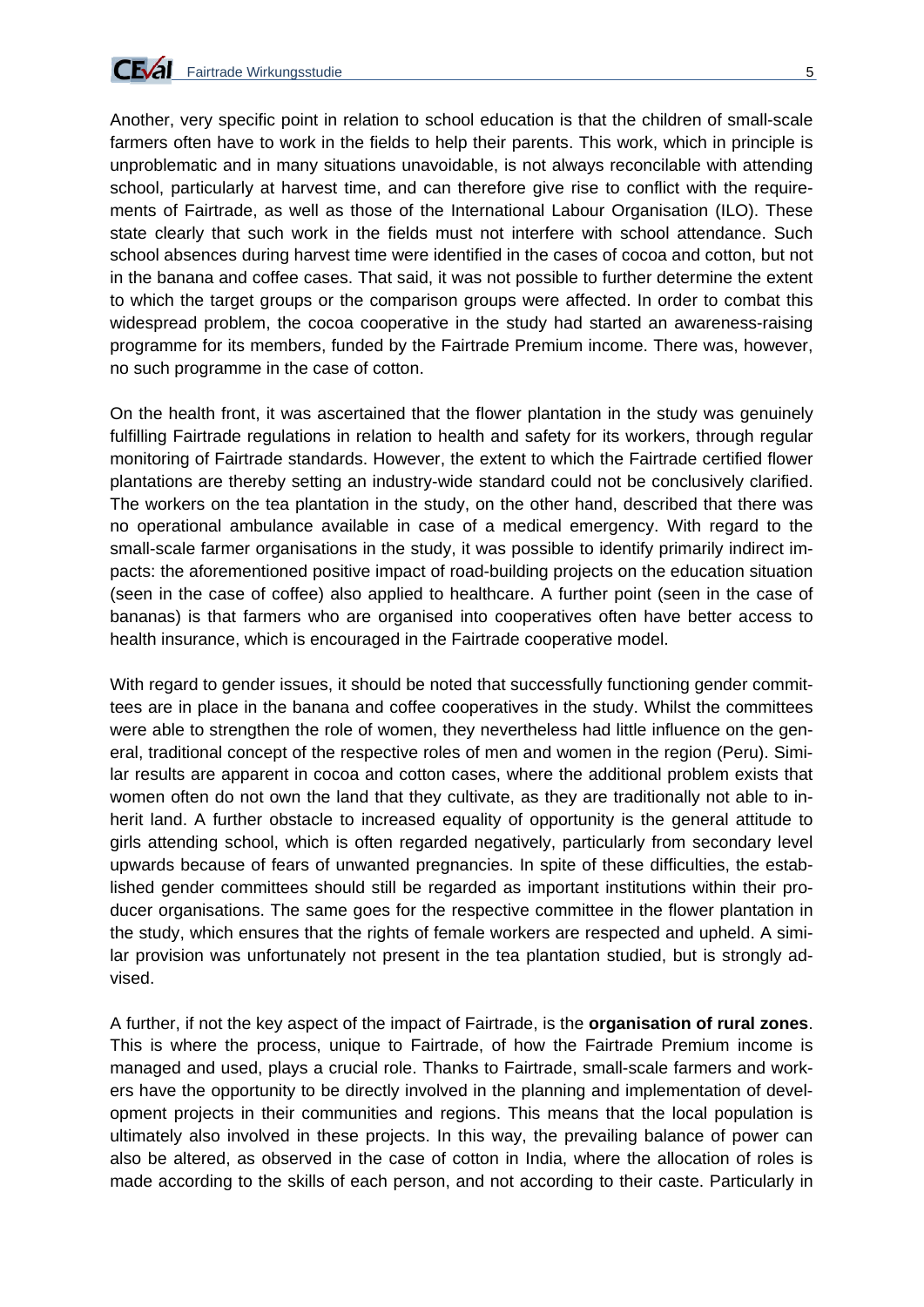

the cases of the banana and coffee cooperatives studied, but also in the case of cotton, the farmers were conscious of the fact that the generation of Premium income was directly due to them. Unfortunately this was not consistently the case with the cocoa cooperative, which on the one hand is undoubtedly due to its sheer size and the corresponding difficulties in implementing grass-roots democracy, but on the other hand also has to do with the low educational level of the cocoa producers.

In hired labour set-ups, the fact that the Premium is managed by the Joint Body also means that the workers are in a unique position of responsibility in the decision-making process. Certainly, the situation in the example of the tea plantation is somewhat unfortunate, as the final decision over Premium income is made once a year by a central committee in Calcutta, in which all Joint Bodies of the individual certified tea plantations are represented by one delegate. The decision-making process is less transparent as a result, and the feeling and/or awareness of being involved in decisions is also diluted.

Another factor that has a large impact on rural areas is investment, sometimes on a massive scale, in local infrastructure, identified particularly in the cases of coffee and bananas. For example, the coffee cooperative in the study has built a total of 280 km of roads. As previously mentioned, an indirect result of this is a clearly identifiable general improvement in the areas of education and healthcare. The significance of investment in processing centres is also not to be underestimated. These often save farmers journeys of up to several days to the nearest large town (thus also saving time and money). Similar projects are planned in the case of the cotton producers' organisation.

Nevertheless, it has so far only been possible to identify the impact of Fairtrade on **local and national development** in the case of the coffee and banana cooperatives. It should however be noted here that these products have the longest history with Fairtrade, in particular in the Latin American context. Moreover, the development of the cooperative model in the banana case study in Peru is also directly associated with Fairtrade. This changes the way in which the rural zones function, with the farmers joining forces, exchanging ideas, and having a united public presence. Joining together in cooperatives has also been a distinct advantage where conversion to organic growing is concerned. The findings also show that the existence of structures makes the cooperatives attractive partners for numerous NGOs offering support in the agricultural sphere.

The unified market presence of farmers who have formed cooperatives, as well as Fairtradespecific factors such as the guaranteed minimum price – often above the world market price – and the Fairtrade Premium, have led to "conventional" players in the market adapting their behaviour accordingly. One large company, for example, has introduced a bonus system that is similar to the Fairtrade Premium, where an amount for every box of bananas is paid into the health programme of a special foundation established by the company. The use of these monies is however not democratically determined, as in the case of the Fairtrade Premium. Fairtrade has also brought with it a further change, specifically in the case of the banana cooperative studied. Now that the banana cooperatives are no longer subcontracting the fruit packing, as was previously the case, but are undertaking it themselves, their employees benefit from guaranteed holidays and health insurance. This results in a significant increase in living standards for these workers, who in the past were often hired through an agency on a temporary basis and on less favourable terms and conditions.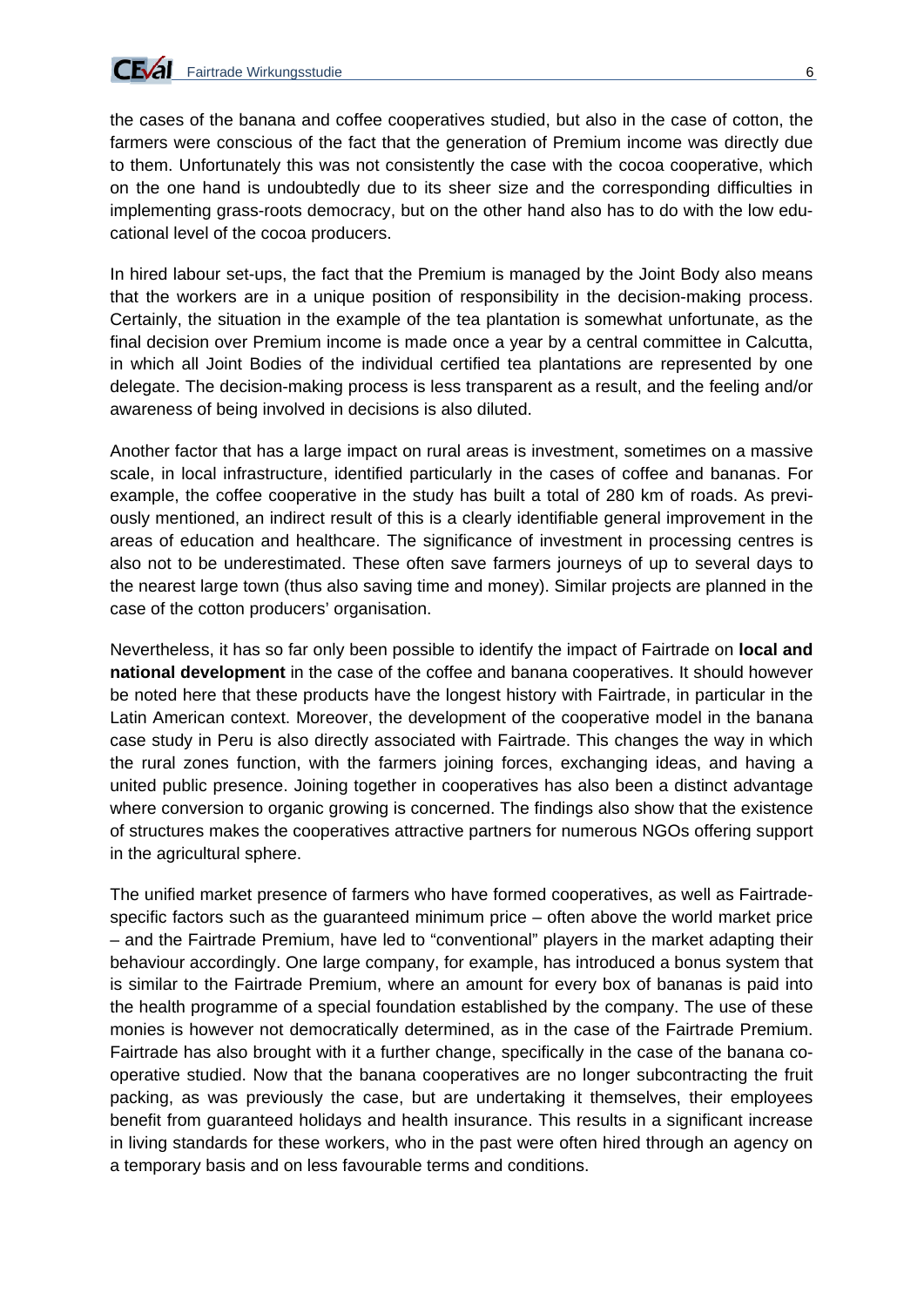In spite of the sometimes massive improvements to small-scale farmers' lives as described, only in the case of the coffee cooperative studied did the interviewed schoolchildren express the wish to become farmers themselves. Apart from the fact that the profession of farmer is seen as less attractive, these responses are also partly due to the fact that the plots of land are becoming ever smaller as a result of sub-division for inheritance purposes, and young people can scarcely afford to acquire (more) land. Whilst a label has practically no influence over the possibility of acquiring land, Fairtrade can certainly make a positive contribution to the attractiveness of the farming profession.

Lastly, this study examined the **use of natural resources**. It was found that, thanks to the relevant standards and the regular, independent monitoring of these, Fairtrade promotes sustainable production methods. It is however often the case that Fairtrade certified producer organisations have additional, environmentally-oriented certifications, or that relevant national regulations apply (as in the case of tea). For this reason it is not always possible to attribute an identified improvement to Fairtrade certification. In the cases of coffee and tea in this study, the UTZ Certified and, most of all, Rainforest Alliance labels were perceived to have a more specific impact on certain ecological issues. Nevertheless, in practically all the case studies, it was possible to identify positive impacts that could be attributed at least in part to Fairtrade. Moreover, it is true to say that Fairtrade has assisted in the conversion to certified organic production in the cases of coffee, bananas and cotton.

### **Conclusion and Recommendation**

Fairtrade can bring important positive changes to rural areas. As the study shows, Fairtrade can thereby improve the living circumstances of workers and small-scale farmers. Fairtrade also creates the preconditions for rural development to take place on many fronts. The increased levels of saving and investment activity on the part of small-scale farmers and workers play a central role here. The crucial factor is that the planning horizon of the rural population becomes longer term. On the one hand, this is due to the protection against price falls guaranteed by Fairtrade, but is also on the other hand a result of the better contractual situation of workers (permanent positions). Nevertheless, the number of Fairtrade certified smallscale farmers and workers is mostly too limited to identify a significant impact at a regional level.

As for the effectiveness of the Fairtrade approach in general, it has been shown that the quality of organisation, the motivation of the respective decision-makers (management or cooperative management board) and the general knowledge and understanding of Fairtrade among the respective farmers and workers are critical success factors. Of significance therefore is the extent to which the hierarchies and individual (key) positions influence the communication and information flow between the various positions and levels (management, workers, cooperative members, administration). The same goes for cooperation and the information flow between the committees of the producer organisations and local institutions, for example in the spheres of education or healthcare. A low level of education and/or literacy, as identified in the cocoa case study, compounds the difficulties in terms of internal communication.